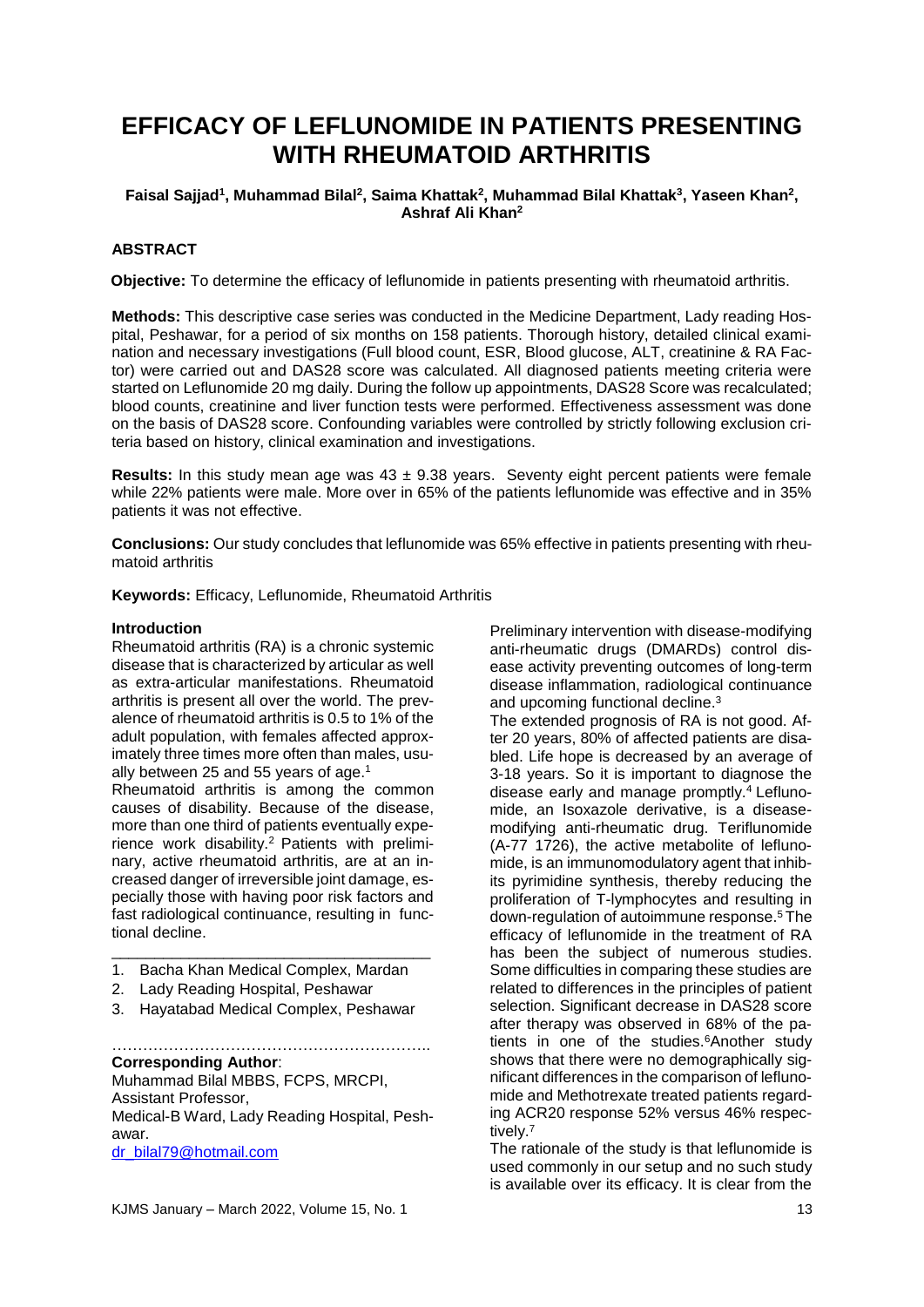literature that this drug is efficacious in the treatment of rheumatoid arthritis, so we will recommend this drug in our setup if found to have high efficacy as in literature, which will not only be beneficial for the patients but also least the burden on our hospitals.

#### **Materials and Methods**

This descriptive case series was conducted in the Medicine Department, Lady reading Hospital, Peshawar, for a period of six months from 10/7/2018 to 10/01/2019. Sample size for the study was **158**, using 52% efficacy of leflunomide, 7.8% margin of error and 95% confidence level, under WHO formula for determination of sample size. Moreover Consecutive (non-probability) sampling was used for the study

All adult patients including both genders aged 18-65 years with Rheumatoid arthritis with DAS28 > 2.6 and normal baseline liver function tests i.e. if patient's ALT is less than two times of upper limit of normal (50 U/L) were included in the study. While patients with rheumatoid arthritis disease already on leflunomide therapy alone or on leflunomide in combination with another DMARD assessed on the basis of history, females of child bearing age (15-45 years) and patients with other comorbid conditions like liver disease, neuropathies or decreased blood cell lineage, not fit for leflunomide therapy based on history, clinical examination and investigations were excluded from the study.

After approval from the hospital ethical review committee, data for this study was collected from OPD patients visiting department of medicine, Lady Reading Hospital, Peshawar and fulfilling the inclusion criteria. Informed and written consent was taken from all patients.A thorough history was taken which was followed by detailed clinical examination in a respectful and comfortable manner, and necessary investigations (Full blood count, ESR, Blood glucose, ALT, creatinine & RA Factor) were carried out and DAS28 score was calculated. All diagnosed patients meeting criteria were started on Leflunomide 20 mg daily. During the follow up appointments, DAS28 Score was recalculated; blood counts, creatinine and liver function tests were performed. Attempts were made to minimise the lost follow up. Effectiveness assessment was done on the basis of DAS28 score. Safety assessment included monitoring of adverse events (like anaemia, petichiae/bruises, jaundice, alopecia, skin lesions, diarrhoea and neurological symptoms) and laboratory tests (full blood count, ALT and creatinine) results. Confounding variables were controlled by strictly following exclusion criteria based on history, clinical examination and investigations. The data so collected was used to fill up a specially designed proforma. The collected data was analyzed by SPSS statistical package version 20. Mean  $\pm$  SD was calculated for age, BMI, initial DAS28 score and follow-up DAS28 score. Percentages and frequencies were calculated for categorical variables like efficacy, gender, RA Factor and smoking. Efficacy was stratified among gender, age, RA Factor, BMI and smoking to see the effect modifications. Chi square test was used for post stratification. Pvalue <0.05 was considered as significant. All collected data represented by using charts, graphs and tables.

In this study mean age was  $43 \pm 9.38$  years. 24(15%) out of 158 patients were in age range of 18-30 years, 52(33%) patients having the age group 31-40 years, 55(35%) patients having the age group 41-50 years, with 27(17%) patients being between the ages of 51-65 years. 123(78%) patients out of 158 were female and 35(22%) were male.

RA Factor among 158 patients was analyzed as 98(62%) patients were RA factor Positive while 60(38%) patients were RA factor Negative. Mean BMI was 25 ± 4.271 Kg/m<sup>2</sup>. 66(42%) patients out of 158 had BMI  $\leq$  25 Kg/m<sup>2</sup> while 92(58%) had BMI > 25 Kg/m<sup>2</sup> . 24(15%) patients out of 158 were smokers while 134(85%) did not smoke. Efficacy of leflunomide among 158 patients was analyzed as leflunomide was effective in 103(65%) patients where as in 55(35%) patients it was not effective (table 1). Status of DAS28 Score among 158 patients was analyzed as mean initial DAS28 Score was 7 with SD  $\pm$  1.26 where as mean follow-up DAS28 Score was 5 with  $SD \pm 1.47$ . (table 2) Stratification of efficacy of leflunomide with respect to age, gender, BMI, RA Factor and smoking is given in table no 3,4,5,6 &7 respectively.

## **TABLE NO: 1. STATUS OF BMI, RA FACTOR, SMOKING AND EFFICACY OF LEFLUNOMIDE**

**(n=158)**

|                  | <b>BMI</b>                     |                            | <b>RA FACTOR</b> |                 | <b>SMOKING</b> |           | <b>LEFLUNOMIDE</b> |                                  |
|------------------|--------------------------------|----------------------------|------------------|-----------------|----------------|-----------|--------------------|----------------------------------|
|                  | $\leq$ 25<br>Kg/m <sup>2</sup> | $>25$<br>Kg/m <sup>2</sup> | <b>POSITIVE</b>  | <b>NEGATIVE</b> | <b>YES</b>     | <b>NO</b> | <b>EFFECTIVE</b>   | <b>NOT EF-</b><br><b>FECTIVE</b> |
| <b>Frequency</b> | 66                             | 92                         | 98               | 60              | 24             | 134       | 103                | 55                               |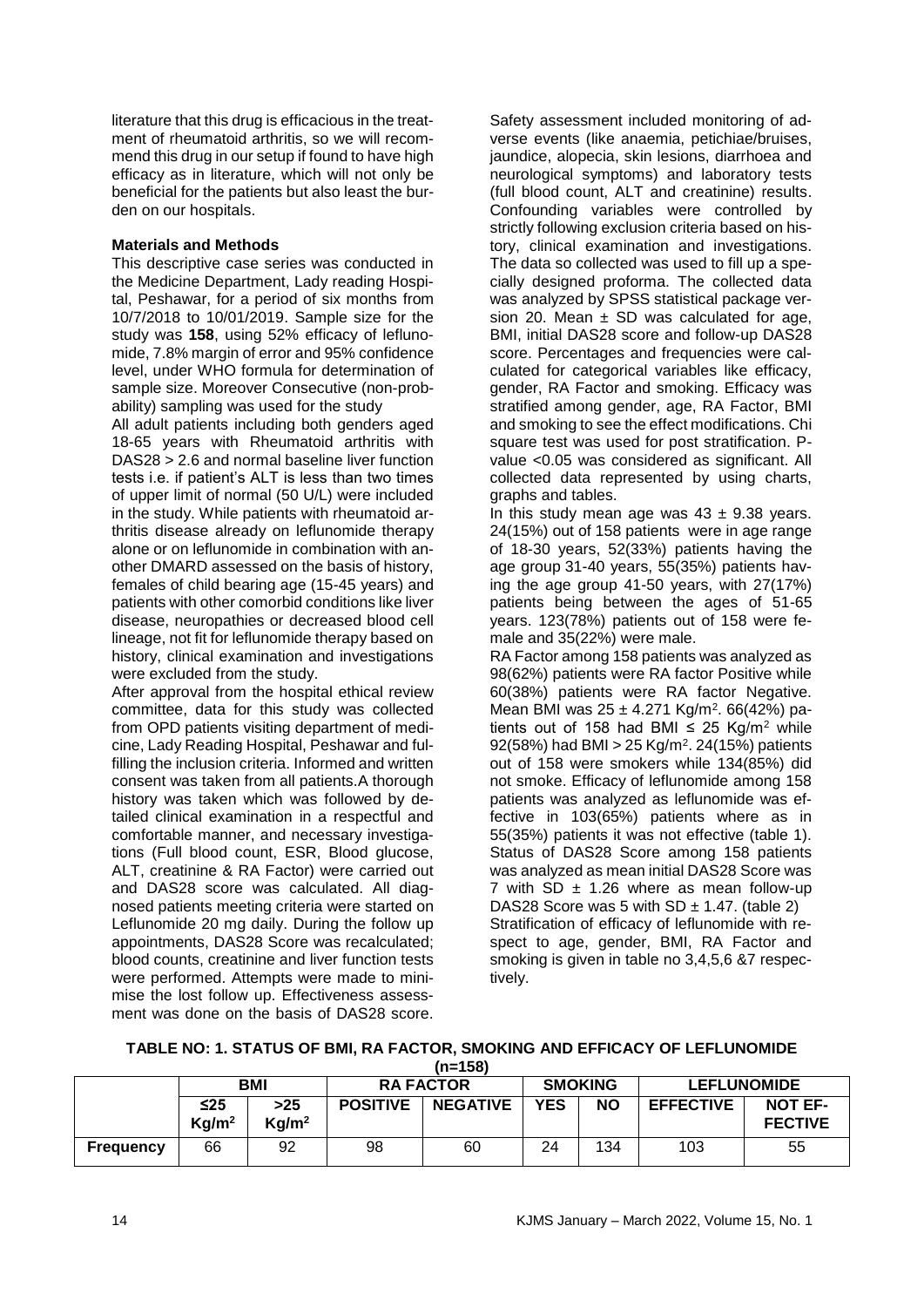| Percentage                                 | 42% | 58% | 62% | 38% | 15% | 85% | 65% | 35% |
|--------------------------------------------|-----|-----|-----|-----|-----|-----|-----|-----|
| TABLE NO: 2. STATUS OF DAS28 SCORE (n=158) |     |     |     |     |     |     |     |     |

| <b>DAS28 SCORE</b>    | <b>MEAN</b> | <b>STANDARD DEVIATION</b> |  |
|-----------------------|-------------|---------------------------|--|
| <b>INITIAL</b>        |             | ± 1.26                    |  |
| <b>AFTER 12 WEEKS</b> |             | 14                        |  |

#### **TABLE NO: 3. EFFICACY OF LEFLUNOMIDE W.R.T AGE (n=158)**

| <b>Efficacy</b> | <b>18-30 years</b> | $31 - 40$<br><b>Years</b> | 41-50<br>Years | $51 - 65$<br><b>Years</b> | Total |
|-----------------|--------------------|---------------------------|----------------|---------------------------|-------|
| Effective       | 16                 | 34                        | 36             |                           | 103   |
| Not effective   |                    | 18                        | 19             | 10                        | 55    |
| Total           | 24                 | 52                        | 55             | 27                        | 158   |

P value 0.9936 (Chi Square test)

#### **TABLE NO: 4. EFFICACY OF LEFLUNOMIDE W.R.T GENDER** (**n=158)**

| <b>Efficacy</b> | <b>Male</b> | <b>Female</b> | <b>Total</b> |
|-----------------|-------------|---------------|--------------|
| Effective       | 23          | 80            | 103          |
| Not effective   | 12          | 43            | 55           |
| Total           | 35          | 123           | 158          |

P value 0.9411(Chi Square test)

## **TABLE NO: 5. EFFICACY OF LEFLUNOMIDE W.R.T BMI (n=158)**

| <b>Efficacy</b> | $\leq$ 25 Kg/m <sup>2</sup> | $> 25$ Kg/m <sup>2</sup> | <b>Total</b> |  |
|-----------------|-----------------------------|--------------------------|--------------|--|
| Effective       | 43                          | 60                       | 103          |  |
| Not effective   | 23                          | 32                       | 55           |  |
| Total           | 66                          | 92                       | 158          |  |

P value 0.9931(Chi Square test)

#### **TABLE NO: 6. EFFICACY OF LEFLUNOMIDE W.R.T RA FACTOR (n=158)**

| <b>Efficacy</b>  | <b>Positive</b> | <b>Negative</b> | <b>Total</b> |
|------------------|-----------------|-----------------|--------------|
| <b>Effective</b> | 64              | 39              | 103          |
| Not effective    | 34              | 21              | 55           |
| <b>Total</b>     | 98              | 60              | 158          |

P value 0.9687(Chi Square test)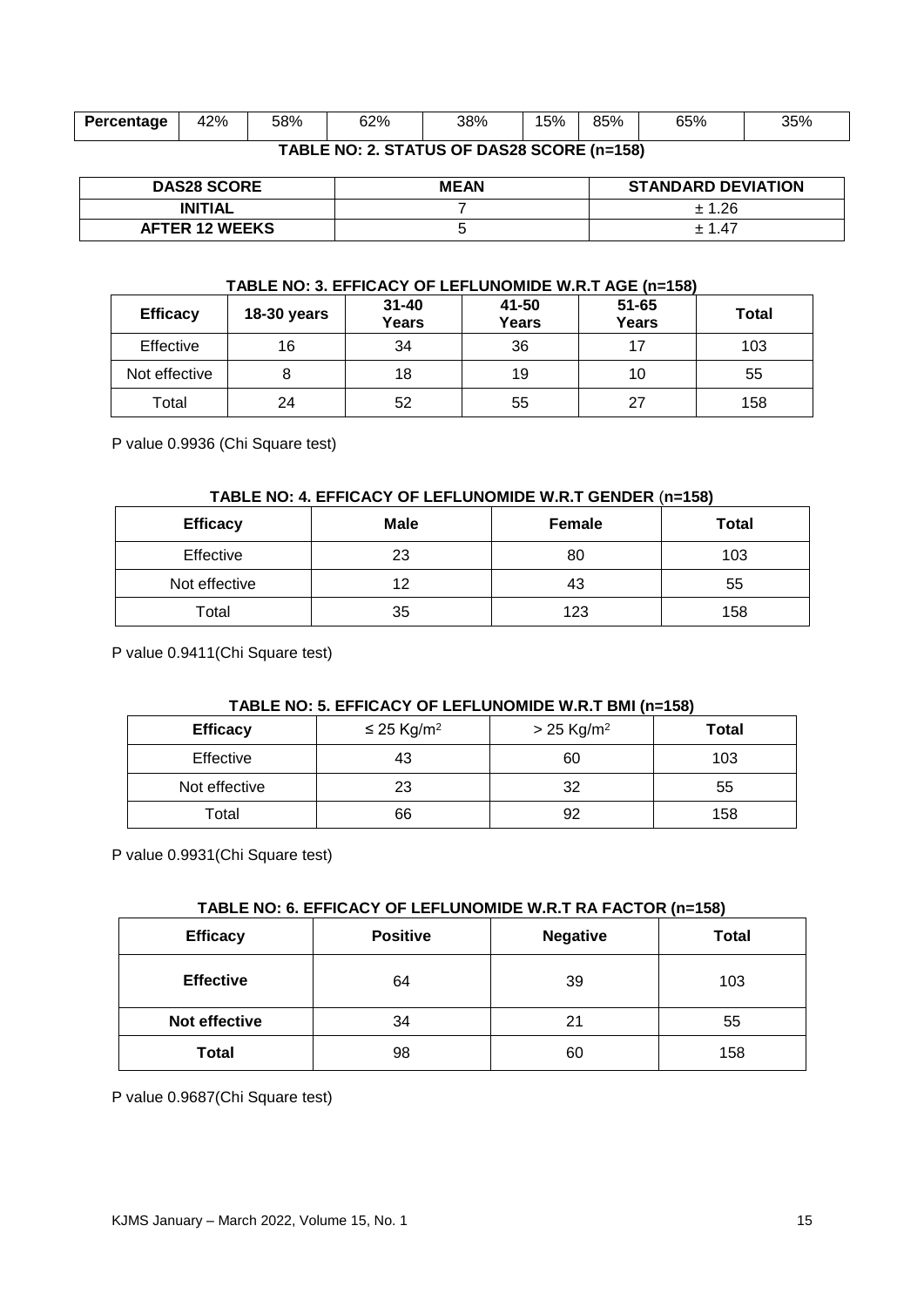| <b>Efficacy</b>  | Yes | No  | <b>Total</b> |
|------------------|-----|-----|--------------|
| <b>Effective</b> | 16  |     | 103          |
| Not effective    |     |     | 55           |
| Total            | 24  | 134 | 158          |

**TABLE NO: 7. EFFICACY OF LEFLUNOMIDE W.R.T SMOKING (n=158)**

P value 0.8690 (Chi Square test).

## **Discussion**

Rheumatoid arthritis (RA) is a persistent systemic disease that is characterized by articular as well as extra-articular abstracts. Rheumatoid arthritis is present all over the world. The commonness of rheumatoid arthritis is 0.5 to 1% of the adult population, with females affected approximately three times more often than males, usually between 25 and 55 years of age.<sup>1</sup> Rheumatoid arthritis is among the common causes of disability. Because of the disease, more than one third of patients eventually experience work disability.<sup>2</sup>

In our study mean age was  $43 \pm 9.38$  years. Seventy eight percent patients were female while 22% patients were male. More over in 65% of the patients leflunomide was effective and in 35% patients it was not effective.

The efficacy of leflunomide in the therapy of rheumatoid arthritis has been the subject of numerous studies. Some difficulties in comparing these studies are related to differences in the principles of patient selection. Significant decrease in DAS28 score after therapy was observed in 68% of the patients in one of the studies.<sup>6</sup>

Another study shows that there were no statistically significant differences in the comparison of leflunomide and Methotrexate treated patients regarding ACR20 response; 52% versus 46% respectively.<sup>7</sup>

In another study conducted by [Poór](javascript:;) [VG et al](javascript:;)<sup>8</sup> in [which i](javascript:;)n the intent-to-treat population, mean progress at the end-point in the 10 and 20 mg treatment groups respectively were: TJC, –7.57 and –8.89 (*P* = 0.061); SJC, –6.38 and –6.96 (*P* = 0.304); and HAQ DI, 0–0.37 and 0–0.49 (*P* = 0.095). Response rates were 49.8 and 56.6% respectively  $(P = 0.1724)$  by American College of Rheumatology (ACR) ≥20% criteria. Adverse effects resulting in withdrawal of treatment were higher in the 10 mg (15.3%) than in the 20 mg treatment group (12.0%), as were serious adverse events: 12.9 *vs* 10.0%.

In another study conducted by [Ahmad](https://onlinelibrary.wiley.com/action/doSearch?ContribAuthorStored=AHMAD%2C+Nighat+M) NM et al<sup>9</sup> had reported that mean age was 46 years with SD  $\pm$  12.6. Fifty-four (85.7%) out of 63 patients were female. Mean disease duration was 5.1 years with SD  $\pm$  4.5. Fifty-two (86.6%) patients got ACR-20 response at 6 months. Thirty-two (53%) patients got ACR‐50 response at 6 months. At least one unpleasant event was reported by 20% patients, which was resolved by reducing leflunomide dose. Only 7 (11%) patients had increased liver enzymes from the standard. They had concluded that this prospective study expresses that leflunomide is an effective as well as a safe DMARD in treatment of rheumatoid arthritis in patients from Pakistan. In another study [Maddison Pe](https://www.ncbi.nlm.nih.gov/pubmed/?term=Maddison%20P%5BAuthor%5D&cauthor=true&cauthor_uid=15657072)t al<sup>10</sup> had reported that Leflunomide was well tolerated and at least as effective as methotrexate and sulphasalazine. Withdrawal rates due to adverse events were similar for the three drugs. Avoidance of the loading dose reduces 'nuisance' side-effects, but onset of action is probably delayed by avoidance of the loading dose. Adverse events could usually be managed by reducing dose and/or symptomatic therapy. Based on safety, efficacy and cost, leflunomide should be considered in those patients with who have failed first-line DMARD drug therapy. Leflunomide may be used in combination with, for example, methotrexate in refractory cases, before biological agents are introduced. Therapy should be initiated by a rheumatologist, but repeat prescription in general practice is acceptable using agreed protocols. Clear mechanisms are required to monitor toxicity, manage side-effects and avoid unnecessary discontinuation of leflunomide, with good communication between the rheumatologist and the patient.

## **Conclusion**

Our study concludes that leflunomide was 65% effective in patients presenting with rheumatoid arthritis.